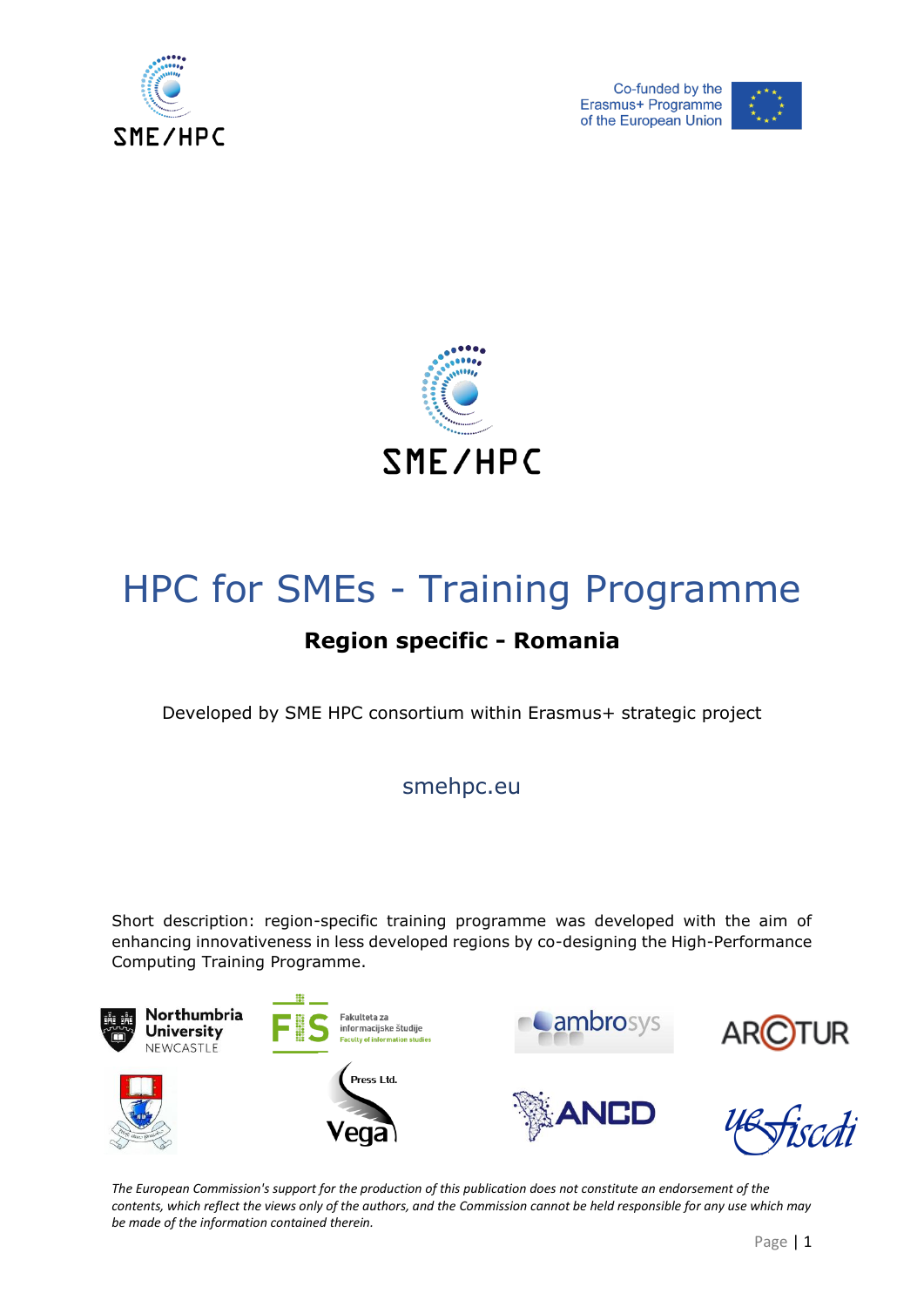

# **Enabling SMEs to gain competitive advantage from the use of HPC (SME/HPC)**

# HPC for SMEs – Training Programme **Romania**

*\*\*\**

*Introductory note: The rationale of the changes for Romania region consists in the lack of experience and knowledge of Romanian SMEs in dealing with HPC. In this case, our proposal is to have a training programme introducing the concept of HPC and its benefits for business development, informing the SMEs on the EU and RO landscape and ecosystem, exposing them to concrete experiences, teaching them how to contact a provider and what to ask for and facilitating their networking with national providers.* 

*Before the training, the data on the companies should be collected to assure best tailor-made content e.g. branch, existing knowledge, function of the person in the company.*

#### *\*\*\**

**Programme description**: The aim of the HPC for SME Programme is to support SMEs to become familiar with high performance computing (HPC) technologies by:

- informing them on the possibilities of using HPC , thee benefits and expected business impact
- facilitating their access to knowledge on national and international landscapes for HPC
- introducing the basic concepts of HPC infrastructure and programming.

## **Audience**

- managers
- technical personnel

## **Objectives**

- **o** To raise awareness on practical HPC benefits and potential for business
- **o** To support SMEs to understand how they can use HPC tools
- **o** To increase the access of SMEs to experts working with HPC

**Learning outcomes -** at the end of this programme the participant will:

- **o** become familiar with supercomputers and HPC concepts
- **o** have knowledge on what they can require from a group/organisation holding a HPC infrastructure
- **o** be able to understand HPC usage opportunities for SME
- **o** be able to identify SMEs opportunities for HPC usage
- **o** be informed on the HPC landscape in Romania and internationally

*The European Commission's support for the production of this publication does not constitute an endorsement of the contents, which reflect the views only of the authors, and the Commission cannot be held responsible for any use which may be made of the information contained therein.*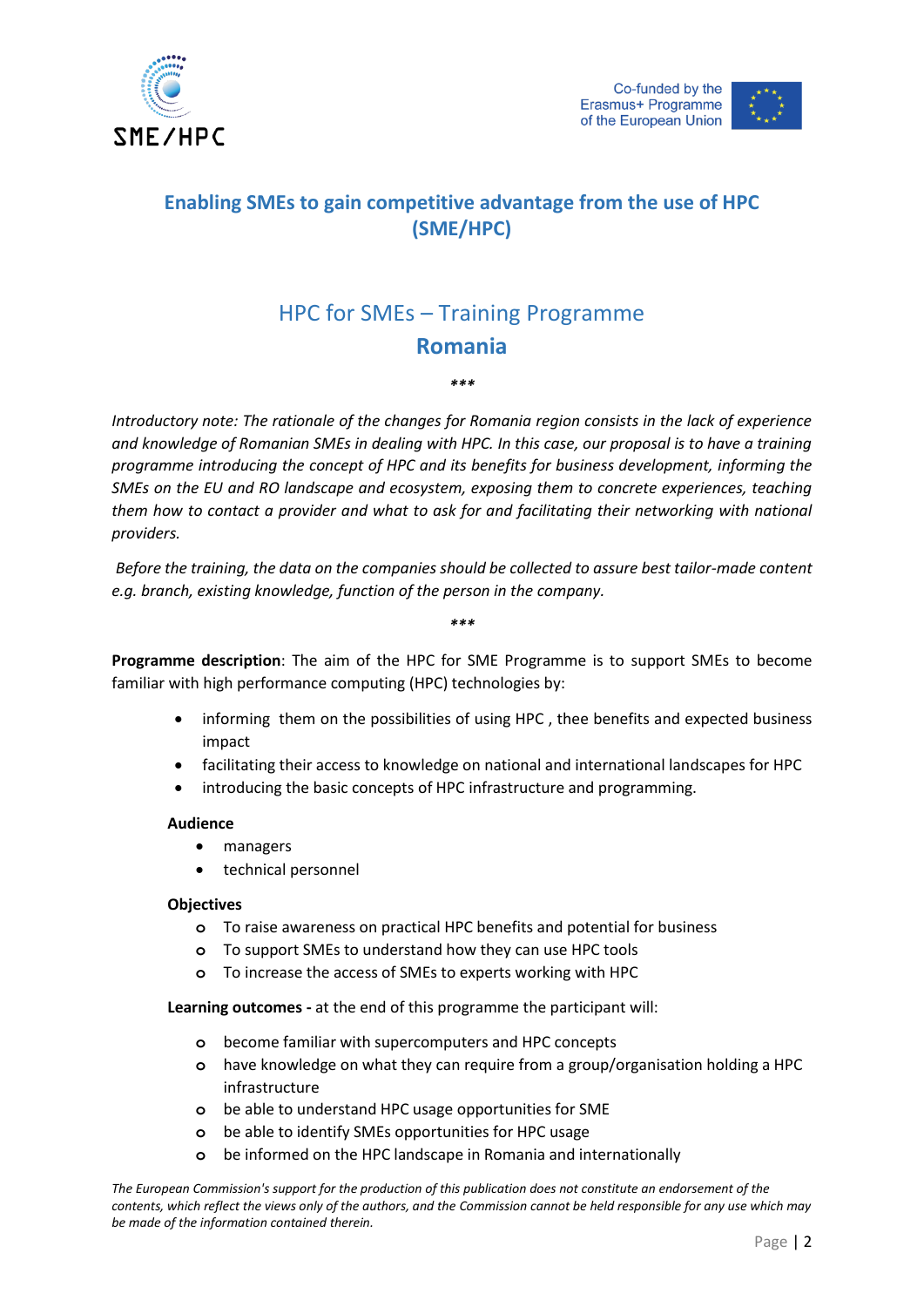

### **List of topics**

- **o** Introducing high performance computing. What is and how it can support SMEs to grow?
- **o** National and international landscape of HPC
- **o** HPC "Walkshop"
- **o** SME/HPC provider relationship management

### **Prerequisites**: none

**Programme Duration** – 16 hours

**Programme leader:** self-study with optional mentoring & supervision of experts from HPC centre

**Delivery method**: face-to-face and online

**Outcome:** HPC Training for SMEs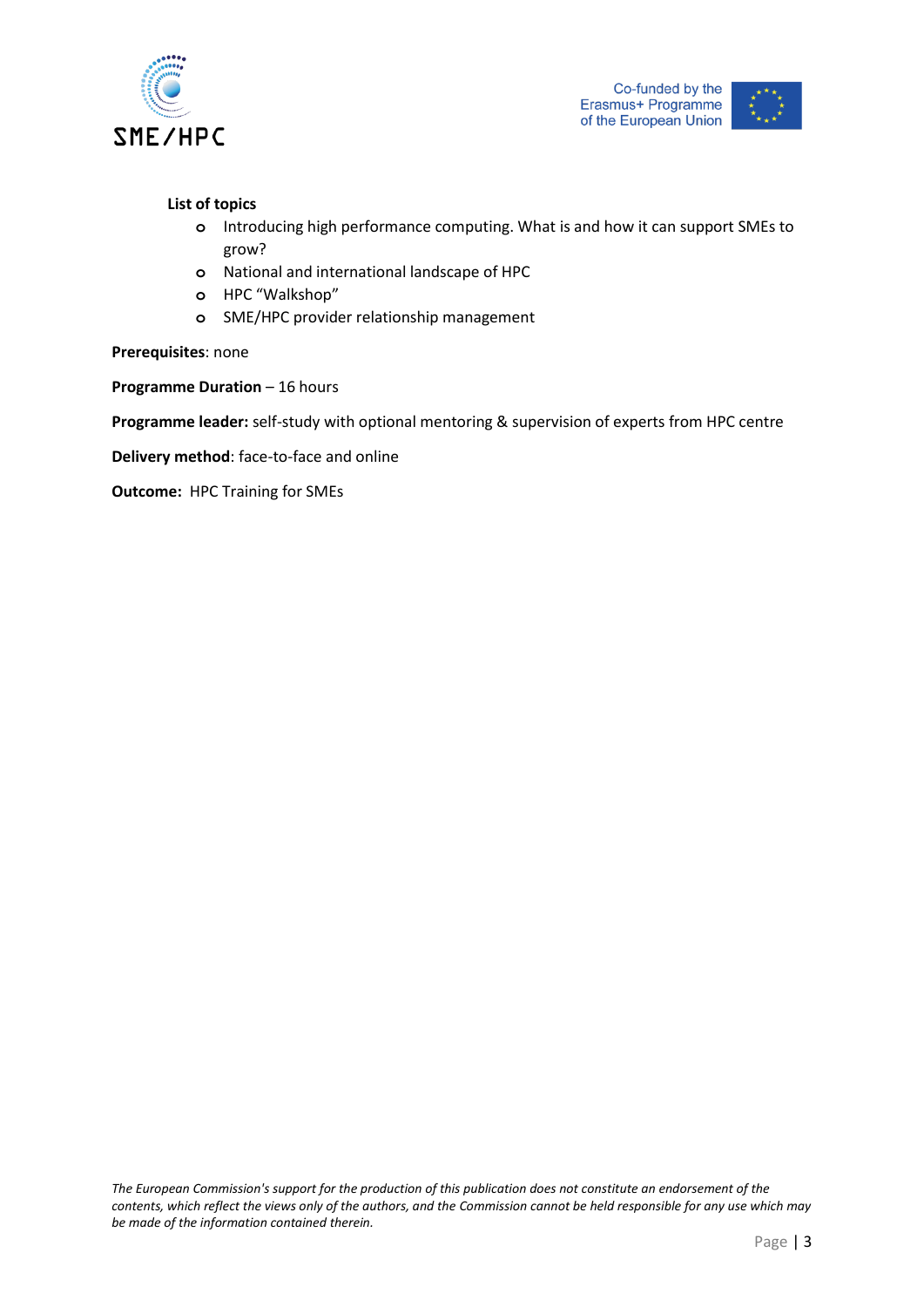



| п<br><b>Basic</b> | Introducing high performance computing.<br>What is and how it can support SMEs to<br>grow?                                                                                                                                                                                                                                                                                                                |                                                                                                                                                                                           | Duration: 4h<br>Learning Method: Lecture, panel<br>discussions, working groups |  |  |  |
|-------------------|-----------------------------------------------------------------------------------------------------------------------------------------------------------------------------------------------------------------------------------------------------------------------------------------------------------------------------------------------------------------------------------------------------------|-------------------------------------------------------------------------------------------------------------------------------------------------------------------------------------------|--------------------------------------------------------------------------------|--|--|--|
|                   | <b>Description</b> - participants will learn about HPC & HPC processes, infrastructure and usage<br>opportunities. The goal is to raise awareness of the SME on HPC and to inform them how<br>HPC can help them to solve their needs and to support business development. They will<br>see some examples of SMEs success stories, for better understanding of good practice of<br>HPC usage.<br>Objective |                                                                                                                                                                                           |                                                                                |  |  |  |
|                   |                                                                                                                                                                                                                                                                                                                                                                                                           | To train SME staff to understand what HPC is (who operates it, what, why, how)<br>To provide SME staff knowledge to identify HPC opportunities and usability                              |                                                                                |  |  |  |
|                   | Learning outcomes $-$ at the end of this topic participants will:                                                                                                                                                                                                                                                                                                                                         |                                                                                                                                                                                           |                                                                                |  |  |  |
|                   |                                                                                                                                                                                                                                                                                                                                                                                                           | gain the understanding of HPC usability for SMEs<br>have access to good practices of HPC usage<br>gain the basic knowledge to identify HPC opportunities for solving business<br>problems |                                                                                |  |  |  |
|                   | Resources: PC with projector, theatre room, personal laptops/computer lab<br>Course material: PPTs, videos, etc.                                                                                                                                                                                                                                                                                          |                                                                                                                                                                                           |                                                                                |  |  |  |
|                   | <b>Topics</b>                                                                                                                                                                                                                                                                                                                                                                                             |                                                                                                                                                                                           |                                                                                |  |  |  |
|                   | Topic 1                                                                                                                                                                                                                                                                                                                                                                                                   | <b>Introduction to High Performance Computing (HPC)</b>                                                                                                                                   |                                                                                |  |  |  |
|                   |                                                                                                                                                                                                                                                                                                                                                                                                           | What is High Performance Computing?                                                                                                                                                       |                                                                                |  |  |  |
|                   |                                                                                                                                                                                                                                                                                                                                                                                                           | Why is HPC important?                                                                                                                                                                     |                                                                                |  |  |  |
|                   |                                                                                                                                                                                                                                                                                                                                                                                                           | In which domains can be HPC used? Use cases.                                                                                                                                              |                                                                                |  |  |  |
|                   | <b>Break</b>                                                                                                                                                                                                                                                                                                                                                                                              |                                                                                                                                                                                           |                                                                                |  |  |  |
|                   | Topic 2                                                                                                                                                                                                                                                                                                                                                                                                   | <b>Benefits of HPC for business</b>                                                                                                                                                       |                                                                                |  |  |  |
|                   |                                                                                                                                                                                                                                                                                                                                                                                                           | How can HPC integrated in the business activity?                                                                                                                                          |                                                                                |  |  |  |
|                   |                                                                                                                                                                                                                                                                                                                                                                                                           | Are SMEs ready for HPC?<br>Prerequisites to integrate HPC                                                                                                                                 |                                                                                |  |  |  |
|                   |                                                                                                                                                                                                                                                                                                                                                                                                           | Concrete steps<br>$\overline{\phantom{0}}$                                                                                                                                                |                                                                                |  |  |  |
|                   |                                                                                                                                                                                                                                                                                                                                                                                                           | What kind of problems/needs can be solved through HPC?                                                                                                                                    |                                                                                |  |  |  |
|                   |                                                                                                                                                                                                                                                                                                                                                                                                           | What is the potential of HPC for business development?                                                                                                                                    |                                                                                |  |  |  |
|                   | <b>Break</b>                                                                                                                                                                                                                                                                                                                                                                                              |                                                                                                                                                                                           |                                                                                |  |  |  |
|                   | Topic 3                                                                                                                                                                                                                                                                                                                                                                                                   | Success stories (2-3 local success stories)                                                                                                                                               |                                                                                |  |  |  |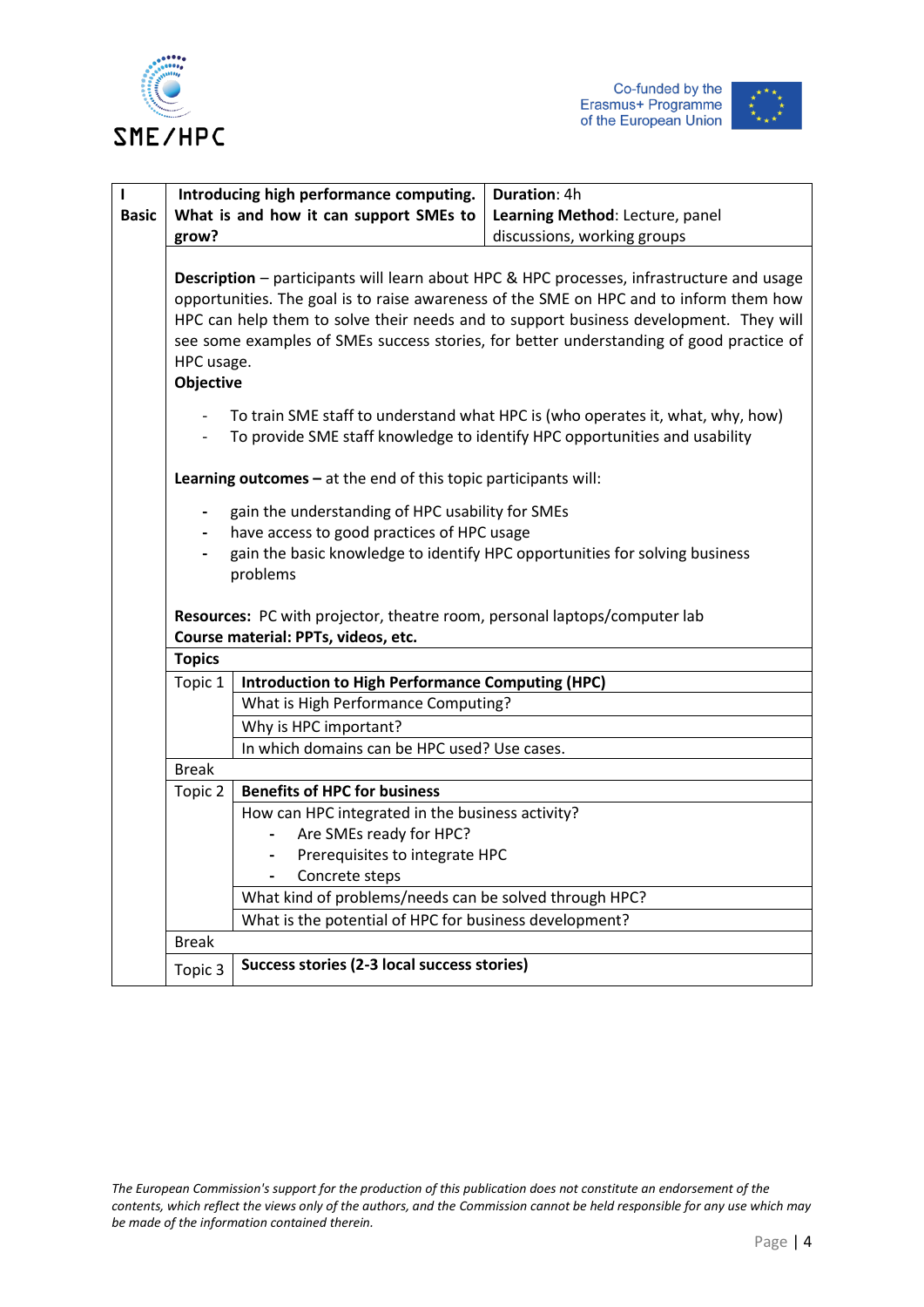





| $\mathbf{I}$ | <b>National and international landscapes</b>                                             |                                                                                        | <b>Duration: 4 hours total</b>  |  |  |  |
|--------------|------------------------------------------------------------------------------------------|----------------------------------------------------------------------------------------|---------------------------------|--|--|--|
| <b>Basic</b> |                                                                                          |                                                                                        | Learning Method: Lecture, panel |  |  |  |
|              |                                                                                          |                                                                                        | discussions, working groups     |  |  |  |
|              | Description - Participants will gain knowledge on the national and international HPC     |                                                                                        |                                 |  |  |  |
|              |                                                                                          | landscape. The topics selected will make it easier for SMEs to have an overview of the |                                 |  |  |  |
|              | national and international landscapes for HPC, the focus being on the relevant actors,   |                                                                                        |                                 |  |  |  |
|              | funding source, providers, infrastructure and networks.                                  |                                                                                        |                                 |  |  |  |
|              | Objective                                                                                |                                                                                        |                                 |  |  |  |
|              |                                                                                          |                                                                                        |                                 |  |  |  |
|              |                                                                                          | To inform SMEs on the national and international landscapes for HPC                    |                                 |  |  |  |
|              |                                                                                          | To understand how the ecosystem looks                                                  |                                 |  |  |  |
|              | Learning outcomes $-$ at the end of this topic participants will:                        |                                                                                        |                                 |  |  |  |
|              | know the situation of HPC in Romania and Europe<br>have an overview on the HPC ecosystem |                                                                                        |                                 |  |  |  |
|              |                                                                                          |                                                                                        |                                 |  |  |  |
|              |                                                                                          |                                                                                        |                                 |  |  |  |
|              | Resources: PC with projector, theatre room, personal laptops/computer lab                |                                                                                        |                                 |  |  |  |
|              | Course material: PPTs, videos, etc.                                                      |                                                                                        |                                 |  |  |  |
|              | <b>Topics</b>                                                                            |                                                                                        |                                 |  |  |  |
|              | Topic 1                                                                                  | <b>European landscape for HPC</b>                                                      |                                 |  |  |  |
|              |                                                                                          | What is the position of HPC among the EU initiatives?                                  |                                 |  |  |  |
|              |                                                                                          | What are the metrics measuring HPC in Europe?                                          |                                 |  |  |  |
|              |                                                                                          | What are the main European actors and infrastructures?                                 |                                 |  |  |  |
|              |                                                                                          | <b>Funding opportunities</b>                                                           |                                 |  |  |  |
|              | <b>Break</b>                                                                             |                                                                                        |                                 |  |  |  |
|              | Topic 2                                                                                  | <b>Romanian landscape for HPC</b>                                                      |                                 |  |  |  |
|              |                                                                                          | What is the position of HPC in the Romanian innovation system?                         |                                 |  |  |  |
|              |                                                                                          | How Romania is performing at international level?                                      |                                 |  |  |  |
|              |                                                                                          | In which domains is HPC most used?                                                     |                                 |  |  |  |
|              |                                                                                          | What are the main Romanian actors and infrastructures?                                 |                                 |  |  |  |
|              |                                                                                          | Funding opportunities                                                                  |                                 |  |  |  |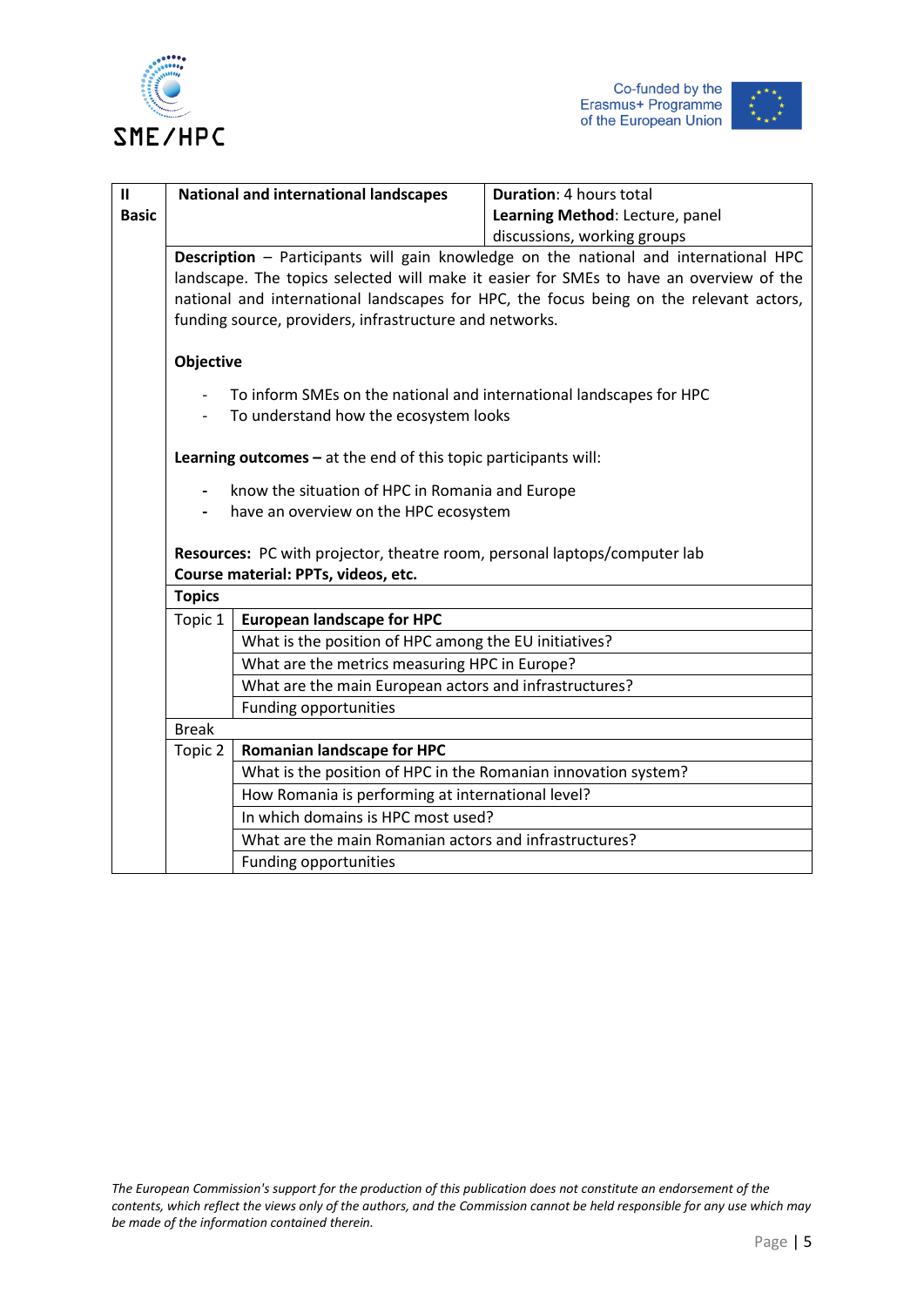





| $\mathbf{III}$ | HPC "Walkshop"                                                                                                                    |                                                                                                                              | Duration: 2h                                                                                                                                                                           |  |  |  |
|----------------|-----------------------------------------------------------------------------------------------------------------------------------|------------------------------------------------------------------------------------------------------------------------------|----------------------------------------------------------------------------------------------------------------------------------------------------------------------------------------|--|--|--|
| <b>Basic</b>   |                                                                                                                                   |                                                                                                                              |                                                                                                                                                                                        |  |  |  |
|                |                                                                                                                                   |                                                                                                                              | Learning Method: study visit, open debate                                                                                                                                              |  |  |  |
|                | Description - This activity will consist in a study-visit to at least one HPC infrastructure.                                     |                                                                                                                              |                                                                                                                                                                                        |  |  |  |
|                | Objective<br>To expose people to practical experience<br>To better understand what HPC infrastructure is and how it works         |                                                                                                                              |                                                                                                                                                                                        |  |  |  |
|                |                                                                                                                                   |                                                                                                                              |                                                                                                                                                                                        |  |  |  |
|                |                                                                                                                                   |                                                                                                                              |                                                                                                                                                                                        |  |  |  |
|                |                                                                                                                                   |                                                                                                                              |                                                                                                                                                                                        |  |  |  |
|                | Learning outcomes $-$ at the end of this topic participants will:                                                                 |                                                                                                                              |                                                                                                                                                                                        |  |  |  |
|                | -have a deeper understanding on what HPC infrastructure is                                                                        |                                                                                                                              |                                                                                                                                                                                        |  |  |  |
|                | -gain new connections and insights on HPC<br>Resources: HPC infrastructure; transport options<br><b>Course material: discours</b> |                                                                                                                              |                                                                                                                                                                                        |  |  |  |
|                |                                                                                                                                   |                                                                                                                              |                                                                                                                                                                                        |  |  |  |
|                |                                                                                                                                   |                                                                                                                              |                                                                                                                                                                                        |  |  |  |
|                | <b>Topics</b>                                                                                                                     |                                                                                                                              |                                                                                                                                                                                        |  |  |  |
|                | Topic 1                                                                                                                           | <b>Visit to local HPC infrastructures</b>                                                                                    |                                                                                                                                                                                        |  |  |  |
|                |                                                                                                                                   | Visit to a HPC infrastructures (mandatory)                                                                                   |                                                                                                                                                                                        |  |  |  |
|                |                                                                                                                                   | Visit to a second HPC infrastructure (optional)                                                                              |                                                                                                                                                                                        |  |  |  |
|                |                                                                                                                                   |                                                                                                                              |                                                                                                                                                                                        |  |  |  |
|                | Topic 2                                                                                                                           | Reflections on potential to integrate HPC in SMEs                                                                            |                                                                                                                                                                                        |  |  |  |
|                |                                                                                                                                   |                                                                                                                              |                                                                                                                                                                                        |  |  |  |
|                |                                                                                                                                   | Free discussions                                                                                                             |                                                                                                                                                                                        |  |  |  |
| IV             | SME/HPC                                                                                                                           | relationship<br>provider                                                                                                     | Duration: 6 hours                                                                                                                                                                      |  |  |  |
| <b>Basic</b>   | management                                                                                                                        |                                                                                                                              | Learning Method: Lecture, panel                                                                                                                                                        |  |  |  |
|                |                                                                                                                                   |                                                                                                                              | discussions, working groups, networking                                                                                                                                                |  |  |  |
|                |                                                                                                                                   | HPC infrastructure.                                                                                                          | <b>Description</b> – this part of the training is dedicated to teach SMEs how to manage the<br>relationship with the HPC providers, what they can request from a group which manage an |  |  |  |
|                | Objective                                                                                                                         |                                                                                                                              |                                                                                                                                                                                        |  |  |  |
|                |                                                                                                                                   |                                                                                                                              |                                                                                                                                                                                        |  |  |  |
|                |                                                                                                                                   | To teach SMEs what they can request from an HPC infrastructure<br>To provide insights on how SME-HPC providers can cooperate |                                                                                                                                                                                        |  |  |  |
|                |                                                                                                                                   |                                                                                                                              |                                                                                                                                                                                        |  |  |  |
|                |                                                                                                                                   | Learning outcomes $-$ at the end of this topic participants will:                                                            |                                                                                                                                                                                        |  |  |  |
|                |                                                                                                                                   | -learn how to manage the relationship with HPC providers<br>-know what to request from HPC providers                         |                                                                                                                                                                                        |  |  |  |
|                |                                                                                                                                   |                                                                                                                              |                                                                                                                                                                                        |  |  |  |
|                |                                                                                                                                   | Resources: PC with projector, theatre room, personal laptops/computer lab                                                    |                                                                                                                                                                                        |  |  |  |
|                |                                                                                                                                   | Course material: PPTs, videos, etc.                                                                                          |                                                                                                                                                                                        |  |  |  |
|                | <b>Topics</b>                                                                                                                     |                                                                                                                              |                                                                                                                                                                                        |  |  |  |
|                | Topic 1                                                                                                                           | <b>Finding and approaching HPC providers</b>                                                                                 |                                                                                                                                                                                        |  |  |  |
|                |                                                                                                                                   | How and Where HPC providers can be found?                                                                                    |                                                                                                                                                                                        |  |  |  |
|                |                                                                                                                                   | How to approach an HPC provider?<br>Case studies. Presentations of local HPC providers offers                                |                                                                                                                                                                                        |  |  |  |

*The European Commission's support for the production of this publication does not constitute an endorsement of the contents, which reflect the views only of the authors, and the Commission cannot be held responsible for any use which may be made of the information contained therein.*